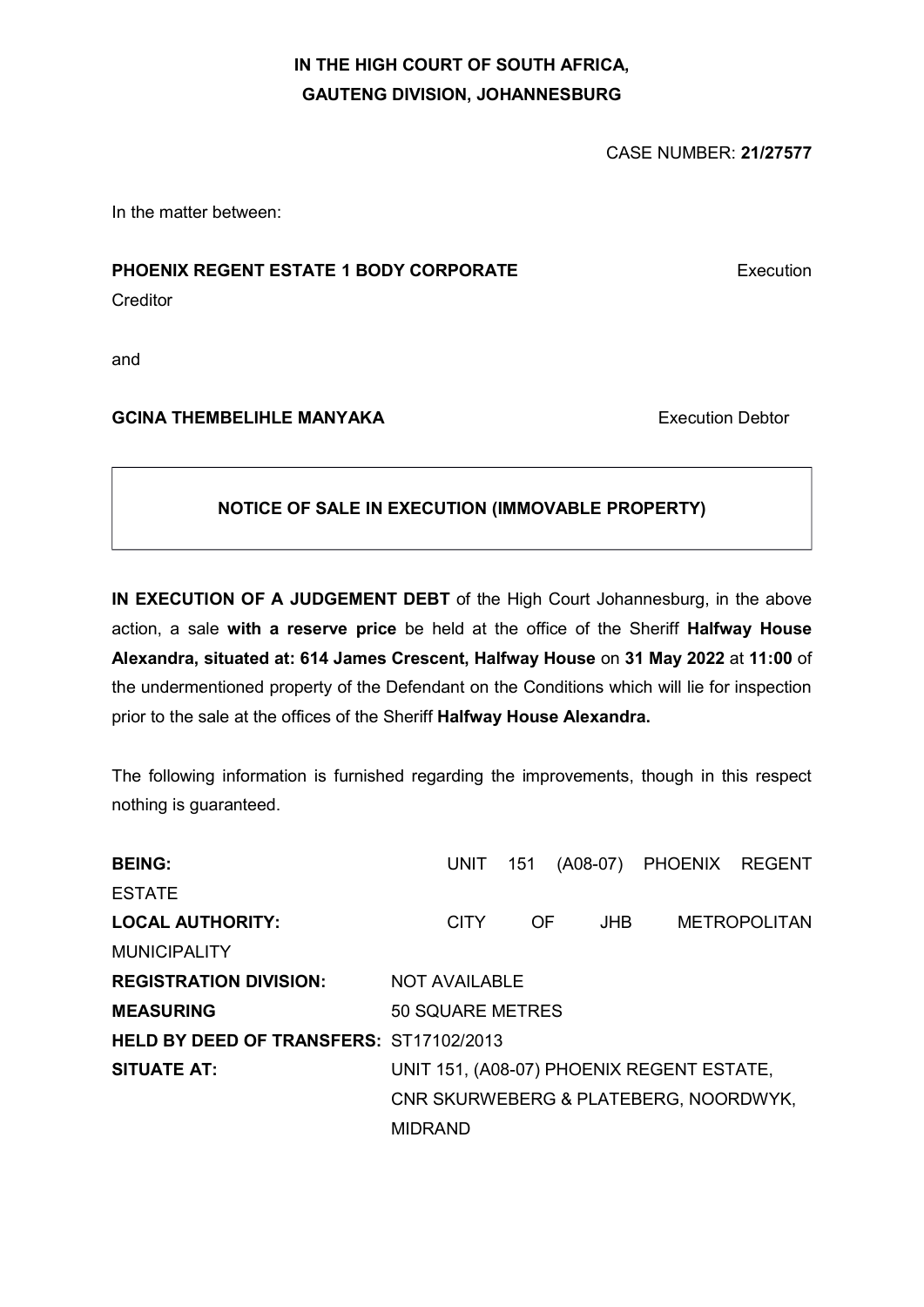## IMPROVEMENTS (NOTHING GUARANTEED):

The following information is furnished but not guaranteed:

The property is a sectional title unit consisting of: 2nd Floor, Lounge, 1 x Bedroom, Kitchen, 1 x Bathroom, 1 x Shower, 1 x Toilet, Single Carport, Boundary: Brick & concrete, Main building, attached, Brick walls, Harvey Tile Roof, Parquet & Tile floors. Nothing in this regard is guaranteed and the property is sold voetstoots.

## TERMS:

- 1. 10% deposit from every bidder who intends to participate on the day of the sale and a registration fee of R 100 000.00 with the balance payable against registration of transfer; a guarantee to be furnished within 21 (TWENTY-ONE) days from the date of sale.
- 2. The sale will be argumented with a time online sale commencing on the Thursday prior to the live sale at 11h00. The highest bid obtained will then serve as the opening bid at the live and online sale. Should no higher offer be achieved at the live auction, then the highest bid made during the timed auction shall be viewed as the highest and final bid. Registration for participation on webcase auction at shha.online. All terms and conditions available on shha.online or at 614 James Crescent, Halfway House, Midrand.
- 3. The registration fee for the buyers will be R50 000.00.

AUCTIONEERS CHARGES payable on the day of sale, to be calculated as follows:

- 6% (SIX PER CENT) on the first R100 000.00 (ONE HUNDRED THOUSAND RAND) proceeds of the sale;
- 3.5% on R100 0001.00 (ONE HUNDRED THOUSAND AND ONE RAND) to R400 000.00 (FOUR HUNDRED THOUSAND RAND);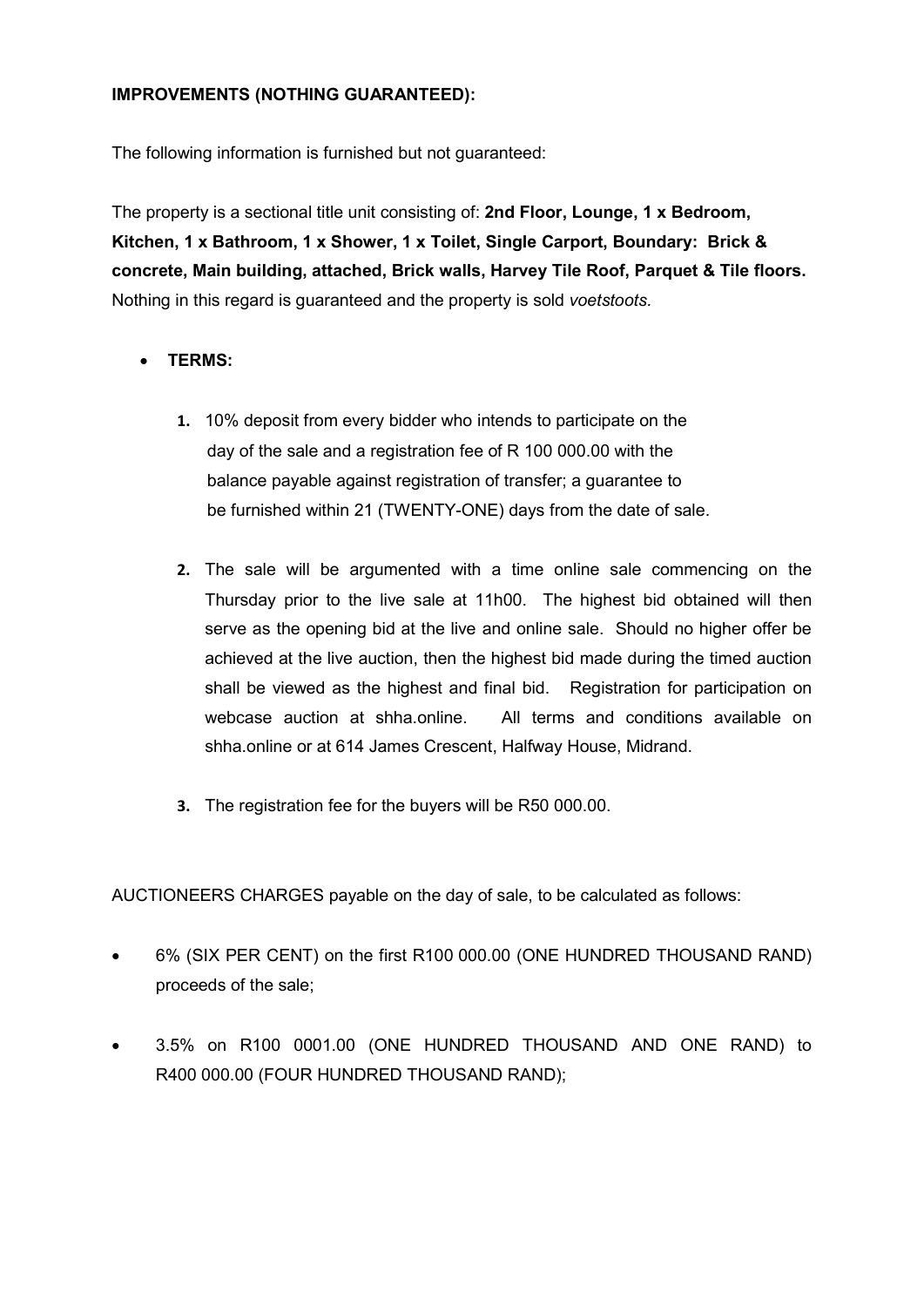1.5% on the balance of the proceeds up to the maximum fee of R40 000.00 (FORTY THOUSAND RAND) – Minimum charge R3 000.00 (THREE THOUSAND RAND)

Signed and dated at ROODEPOORT on this the 15th day of MARCH 2022.

RICHARDS ATTORNEYS Attorneys for the Applicant 593 Ontdekkers Road Maraisburg Roodepoort Tel: 087 232 0090 E-mail: legal4@riclaw.co.za REF: MAT5328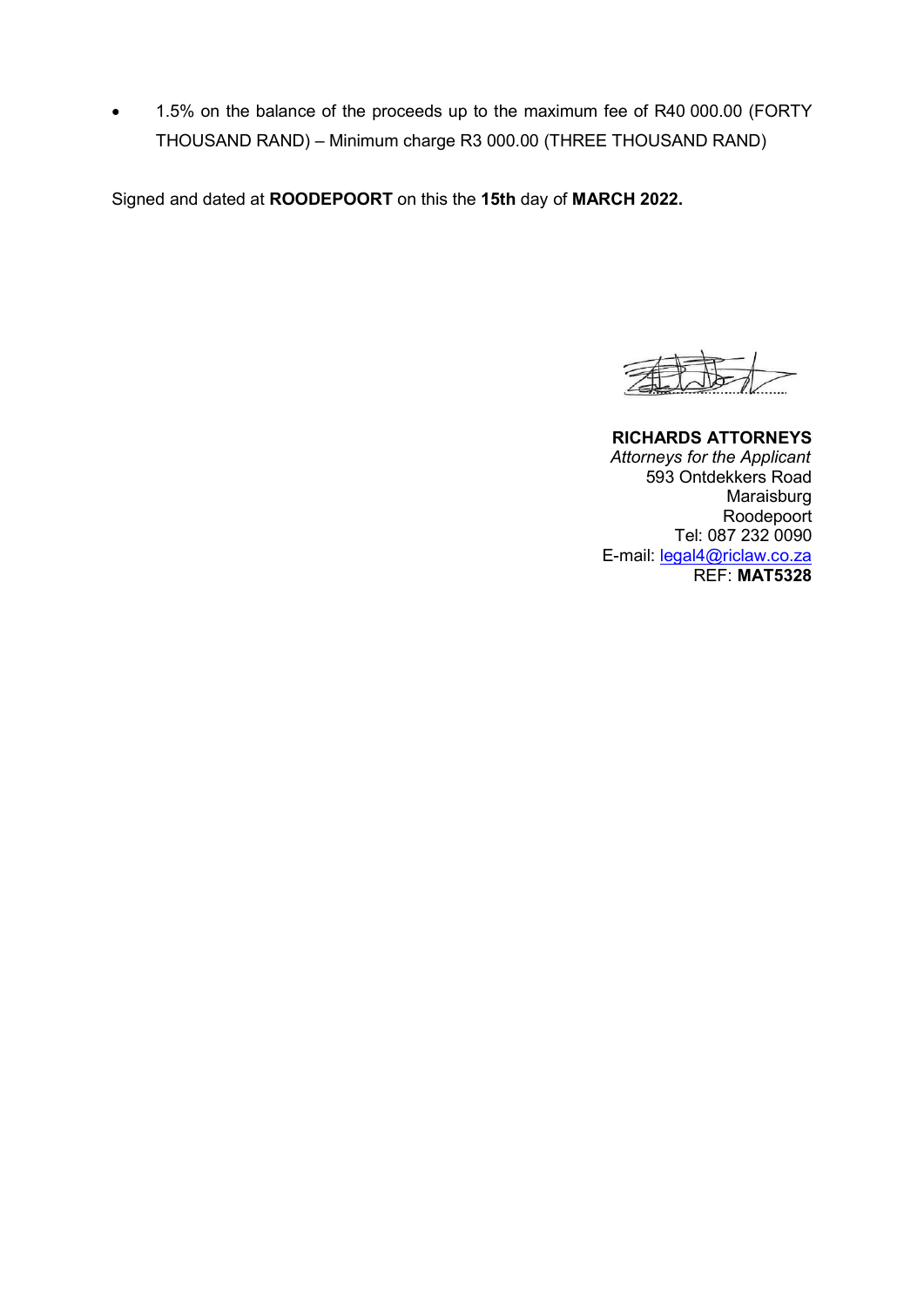a world class African city

# COPY TAX INVOICE

MANYAKA GCINA THEMBELIHLE M 711 ERAND GARDENS EXT.81 TS

ERAND GARDENS EXT.81

1684

Tel : (011) 375 5555 PO Box 5000 Fax : (011) 358 3408/9 Johannesburg 2000

E-mail : JoburgConnect@joburg.org.za

| <b>Date</b>              | 2022/05/06                       |  |
|--------------------------|----------------------------------|--|
| <b>Statement for</b>     | May 2022                         |  |
| <b>Physical Address</b>  | <b>9 RIVERSIDE ROAD</b>          |  |
| <b>Stand No./Portion</b> | <b>151 PHOENIX REGENT ESTATE</b> |  |
| Township                 | <b>NOORDWYK EXT.97</b>           |  |

VAT NO. : CITY OF JOHANNESBURG - 4760117104 VAT NO. : PIKITUP - 4700101202

| <b>Stand Size</b>                                 | Number of Dwellings | <b>Valuation Date</b> | <b>Portion</b> | <b>Municipal Valuation</b><br>Region            |                          |
|---------------------------------------------------|---------------------|-----------------------|----------------|-------------------------------------------------|--------------------------|
| 50 m <sub>2</sub>                                 |                     | 2018/07/01            | A1             | <b>Market Value R 605,000,00</b>                | <b>REGION A WARD 112</b> |
| <b>Invoice Number</b><br><b>Client VAT Number</b> | 136004856571        |                       | Group          | <b>Next Reading Date</b><br><b>Deposit Paid</b> | $:$ R 0.00               |

Account Number 552927161 (PIN Code:219146)

|                            | <b>Previous Account Balance</b>    |         |         |                 |                          |                  | 27,730.16  |
|----------------------------|------------------------------------|---------|---------|-----------------|--------------------------|------------------|------------|
| <b>Sub Total</b>           |                                    |         |         |                 |                          |                  | 27,730.16  |
| <b>Interest on Arrears</b> |                                    |         |         |                 |                          |                  | 20.95      |
|                            | <b>Current Charges (Excl. VAT)</b> |         |         |                 |                          |                  | 368.68     |
| VAT @ 15%                  |                                    |         |         |                 |                          |                  | 29.10      |
|                            |                                    |         |         |                 |                          |                  |            |
|                            |                                    |         |         |                 |                          |                  |            |
|                            |                                    |         |         |                 |                          |                  |            |
|                            |                                    |         |         |                 |                          |                  |            |
|                            |                                    |         |         |                 |                          |                  |            |
|                            |                                    |         |         |                 |                          |                  |            |
|                            |                                    |         |         |                 |                          | <b>Total Due</b> | 28,148.89  |
| 90 Days+                   | 60 Days                            | 30 Days | Current | Instalment Plan | <b>Total Outstanding</b> |                  |            |
|                            |                                    |         |         |                 |                          | <b>Due Date</b>  | 2022/05/23 |
| 26,414.15                  | 656.03                             | 659.98  | 418.73  | 0.00            | 28,148.89                |                  |            |

The City approved amendments for qualifying criteria of its Debt Rehab program. Visit www.joburg.org.za or email debtrehab@joburg.org.za for more info.

You are hereby notified that unless immediate payment of the outstanding amount is made the Council will issue instruction to cut off services and institute legal action.

Remittance Advice :<br>This stub must accompany payment,

This stub must accompany payment,<br>
please do not detach if paying at the post office<br>  $\begin{array}{r}$ Date : 2022/05/06 MANYAKA GCINA THEMBELIHLE MANYAKA GCINA<br>
Acc. No. : 552927161 - 9 RIVERSIDE ROAD, NOORDWYK EXT.97 pate : 2022/00/00 m/211/2010 Condit 1112002 - 2000RDWYK EXT.97

| <b>EasyPay</b> | >>>>> 91115 5529271610 | Standard Bank City of Johannesburg Banking Details:<br>Internet banking - Select preloaded Company details "City of Johannesburg". |
|----------------|------------------------|------------------------------------------------------------------------------------------------------------------------------------|
| <b>SAPO</b>    | 0146 552927161         | Deposits at SBSA branches - CIN no AA45 to be used in place of bank acc.no.<br>Client Account No/Deposit Reference 552927161       |

>>>>> 516008800111159 55292716108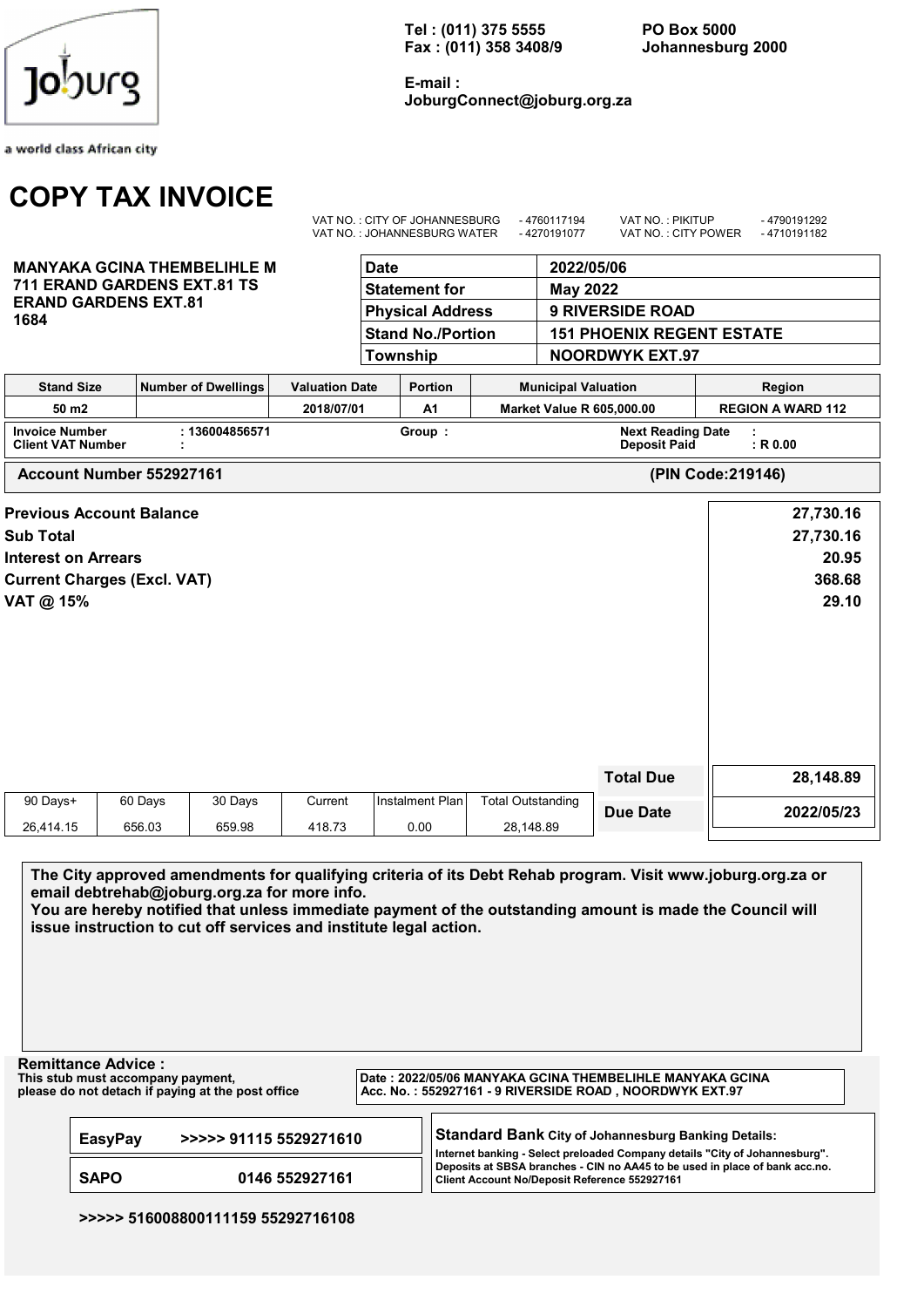| Account Number 552927161                                                                                                                                                                  |                    |                             |                  |
|-------------------------------------------------------------------------------------------------------------------------------------------------------------------------------------------|--------------------|-----------------------------|------------------|
| <b>City of Johannesburg</b>                                                                                                                                                               |                    |                             |                  |
| <b>Property Rates</b>                                                                                                                                                                     | VAT No. 4760117194 | Amount                      | <b>Sub Total</b> |
| Category of Property: Property Rates: Sectional Title Resident<br>R 605,000.00 X R 0.0082200 / 12 (Billing Period 2022/05)<br>Less rates on first R350 000.00 of market value<br>VAT: 0 % |                    | 414.43<br>$-239.75$<br>0.00 | 174.68           |
| <b>PIKITUP</b>                                                                                                                                                                            |                    |                             |                  |
| Refuse                                                                                                                                                                                    | VAT No. 4790191292 |                             |                  |
| Refuse Charge<br>VAT: 15.00% (Total Amount: 194.00)                                                                                                                                       |                    | 194.00<br>29.10             | 223.10           |
|                                                                                                                                                                                           |                    |                             |                  |
|                                                                                                                                                                                           |                    |                             |                  |
|                                                                                                                                                                                           |                    |                             |                  |
|                                                                                                                                                                                           |                    |                             |                  |
|                                                                                                                                                                                           |                    |                             |                  |
|                                                                                                                                                                                           |                    |                             |                  |
|                                                                                                                                                                                           |                    |                             |                  |
|                                                                                                                                                                                           |                    |                             |                  |
|                                                                                                                                                                                           |                    |                             |                  |
|                                                                                                                                                                                           |                    |                             |                  |
|                                                                                                                                                                                           |                    |                             |                  |
|                                                                                                                                                                                           |                    |                             |                  |
|                                                                                                                                                                                           |                    |                             |                  |
|                                                                                                                                                                                           |                    |                             |                  |
|                                                                                                                                                                                           |                    |                             |                  |
|                                                                                                                                                                                           |                    |                             |                  |
|                                                                                                                                                                                           |                    |                             |                  |
|                                                                                                                                                                                           |                    |                             |                  |
|                                                                                                                                                                                           |                    |                             |                  |
|                                                                                                                                                                                           |                    |                             |                  |
|                                                                                                                                                                                           |                    |                             |                  |
|                                                                                                                                                                                           |                    |                             |                  |
|                                                                                                                                                                                           |                    |                             |                  |
|                                                                                                                                                                                           |                    |                             |                  |
|                                                                                                                                                                                           |                    |                             |                  |
|                                                                                                                                                                                           |                    |                             |                  |
|                                                                                                                                                                                           |                    |                             |                  |

# Current Charges (Incl. VAT) 397.78

Where can payments be made ? Any CoJ Cash Office; any Easy Pay site; any bank (branch, ATM or internet site). YOUR ACCOUNT NUMBER IS YOUR REFERENCE NUMBER

#### How can payments be made ? By debit order, cash, debit or credit card. KEEP ALL RECEIPTS FOR FUTURE REFERENCE

When can payments be made ? Payments must reach CoJ on or before the due date.

## Change of Address

This must be done timeously, in writing and submitted to any CoJ Municipal Regional Office.

### Terminating Electricity and Water.

This must be done in writing, 7 working days before the date you wantyour services terminated and submitted to any CoJ Municipal Regional Office.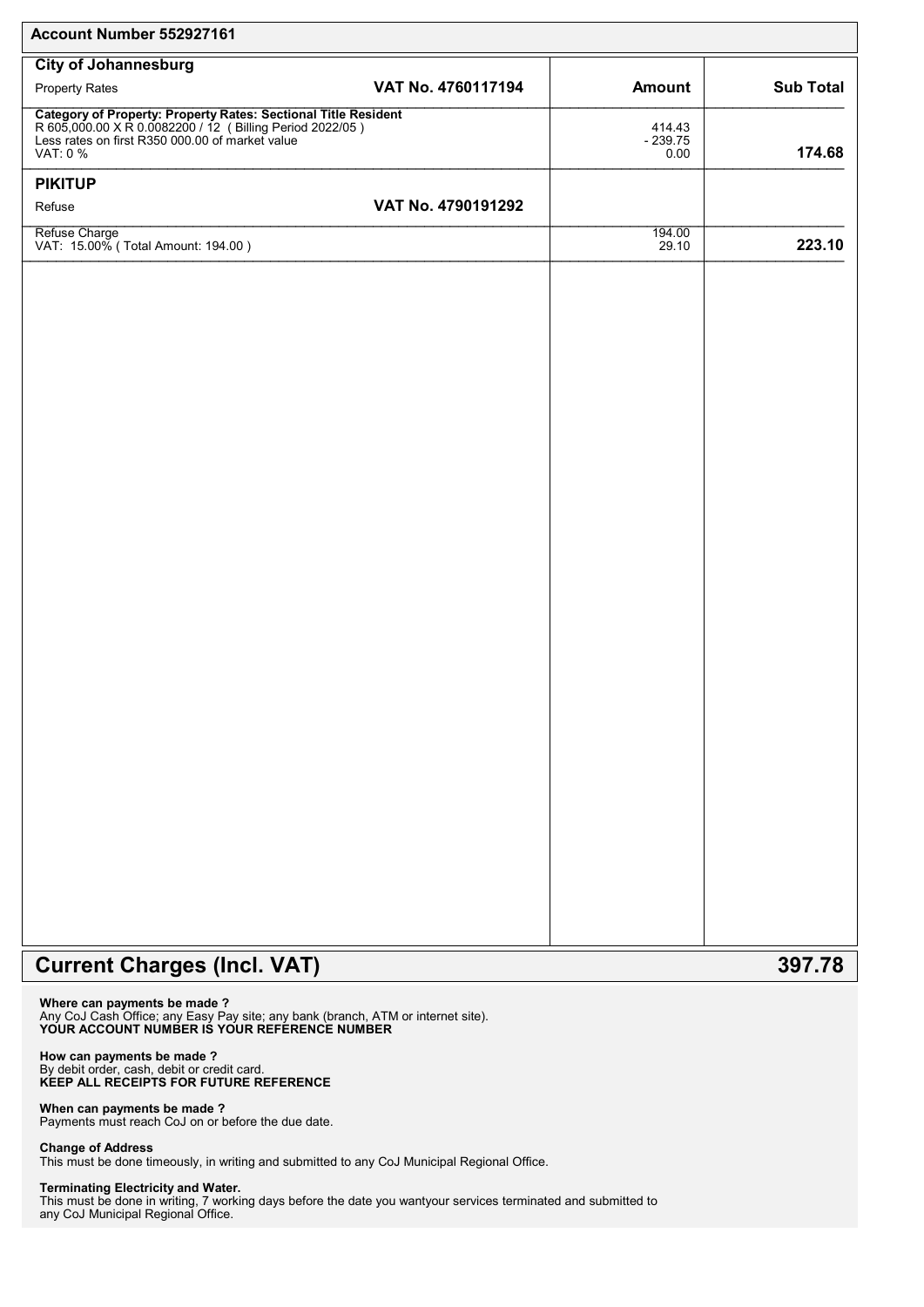

### **Phoenix Regent Estate 1 Body Corporate**

Reg No: SS220, 221, 222/2012 & 129/2013 Email.: Danicka@ambercompm.co.za Contact No.: 011 794 8648

#### **ADDRESS**

Postnet Suite 100 Private Bag X5 **Strubensvallei** 1735

**G Manyaka**

A08-07,

Cnr Skurweberg & Plateberg,

Noordwyk Ext 6, Midrand

Reference: GMA002-U151 Email: manyakagcina@gmail.com

**DATE 2022-01-13**

# **STATEMENT**

| <b>Date</b> | <b>Source</b>     | <b>Description</b>                                                            | <b>Debit</b> | <b>Credit</b> | <b>Cumulative</b> |
|-------------|-------------------|-------------------------------------------------------------------------------|--------------|---------------|-------------------|
| 2021-03-01  |                   | Balance b/f                                                                   | 76973.46     | $\mathbf 0$   | 76 973.46         |
| 2021-03-01  | Invoice           | <b>INV07938</b>                                                               | 959.50       | 0             | 77 932.96         |
| 2021-03-01  | Invoice           | <b>INV07939</b>                                                               | 247.00       | 0             | 78 179.96         |
| 2021-03-01  | Invoice           | <b>INV07975</b>                                                               | 850.00       | 0             | 79 029.96         |
| 2021-03-01  | Invoice           | <b>INV08164</b>                                                               | 1522.54      | 0             | 80 552.50         |
| 2021-03-01  | Invoice           | <b>INV07937</b>                                                               | 150.00       | 0             | 80 702.50         |
| 2021-03-31  | Journal Batch 109 | Interest on arrears balance of R 76 973.46 as at<br>2021-02-28 (24.00% p.a.). | 1539.47      | $\mathbf 0$   | 82 241.97         |
| 2021-04-01  | Invoice           | <b>INV08249</b>                                                               | 2190.00      | 0             | 84 431.97         |
| 2021-04-01  | Invoice           | <b>INV08441</b>                                                               | 1463.43      | 0             | 85 895.40         |
| 2021-04-30  | Journal Batch 113 | Interest on arrears balance of R 82 241.97 as at<br>2021-03-31 (24.00% p.a.). | 1644.84      | 0             | 87 540.24         |
| 2021-05-01  | Invoice           | <b>INV08505</b>                                                               | 2433.00      | 0             | 89 973.24         |
| 2021-05-01  | Invoice           | <b>INV08524</b>                                                               | 378.00       | 0             | 90 351.24         |
| 2021-05-01  | Invoice           | <b>INV08707</b>                                                               | 1483.26      | 0             | 91 834.50         |
| 2021-05-31  | Journal Batch 119 | Interest on arrears balance of R 87 540.24 as at<br>2021-04-30 (24.00% p.a.). | 1750.80      | 0             | 93 585.30         |
| 2021-06-01  | Invoice           | <b>INV08747</b>                                                               | 75.00        | 0             | 93 660.30         |
| 2021-06-01  | Invoice           | <b>INV08949</b>                                                               | 1464.42      | 0             | 95 124.72         |
| 2021-06-17  | Invoice           | <b>INV09031</b>                                                               | 835.00       | 0             | 95 959.72         |

| $120 + days$                                | $90+ days$       | $60 + days$                             | $30+ days$ | Current      |
|---------------------------------------------|------------------|-----------------------------------------|------------|--------------|
| 134 804.50                                  | 6 609.36         | 7 929.33                                | 4 4 2 2.91 | 2828.63      |
| <b>BANKING DETAILS</b>                      | <b>Total Due</b> |                                         |            |              |
| Bank Name: STANDARD BANK                    |                  | Account Holder: PHOENIX REGENT ESTATE 1 |            |              |
| Account Number: 201342103                   |                  | <b>Account Type: CURRENT</b>            |            | R 156 594.73 |
| Branch Code: 051001<br>Branch Name: SANDTON |                  |                                         |            |              |